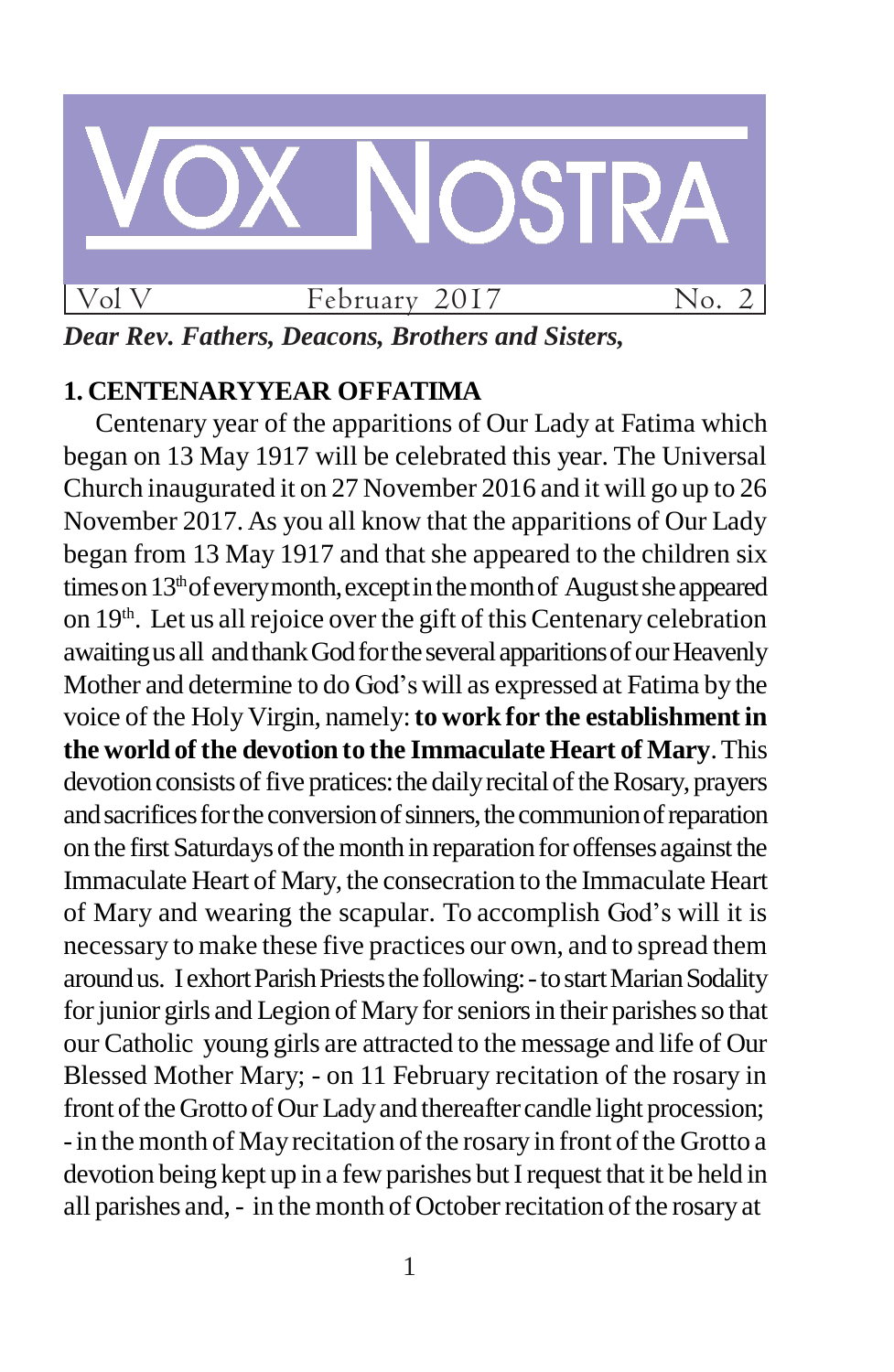every Parish Ward level. May the Blessed Virgin Mary whom we honour and revere as the Patroness of our Diocese: Our Lady of Miraclesintercede for all of us obtaining showers of blessings upon us allfromHer Son JesusChrist.

## **2.ATTUR-KARKALA ST LAWRENCE BASILICA ANNUAL FEAST**

St Lawrence annual Shrine Feast took place from22 to 26 January with the traditional glitter, solemnity and devotion after it was proclaimed and dedicated as a Minor Basilica on 01 August 2016. God's providence, benevolence and blessings through the powerful intercession of St Lawrence were truly visible and tangible the way the five days festivities took place so smoothly, prayerfully and devotionally. The status of the Minor Basilica attracted a larger crowd this festive season especially on Wednesday and Thursday ( $25 \& 26$  January) so much so it was a sea of humanity of devotees and pilgrims flowing into the Shrine with such unction and devotion, thanks to the powerful intercession of St Lawrence our Patron, Deacon and Martyr. He certainly attracts pilgrims to himself irrespective of faith and family background and grants them their hearts' desires and wishes, prayers and vows.The Rector of the Shrine and histeam had made all necessary infrastructural facilities especially at the confessional and around the shrine campus with additional space for easy movement of devotees. While thanking God for Hisimmense blessings, graces and mercies constantly showered upon this Diocese through St Lawrence on all those who visit this shrine at Attur-Karkala, I express my sincere thanks and appreciation to the Rector, Very Rev. Fr George D'Souza, Assistant Rev. Fr Vijay Joyson D'Souza, the Attur Parish Pastoral and Finance Councils and Parishioners for their wholehearted support and cooperation and all others: the Catholic Sabha, WomenAssociation *(Shtri Sanghatan)*  Youth, Choirs from various parishes, volunteers, singers, Lectors, ushers in, Commentators, MCs, caterers, the Police Department, the Media and Press. I remain grateful for the wholehearted support and cooperation extended by our five Deans (Kundapur, Kallianpur, Karkala, Shirva and Udupi) and all Priests from these deaneries and from the Diocese of Mangalore and neighbouring Dioceses and all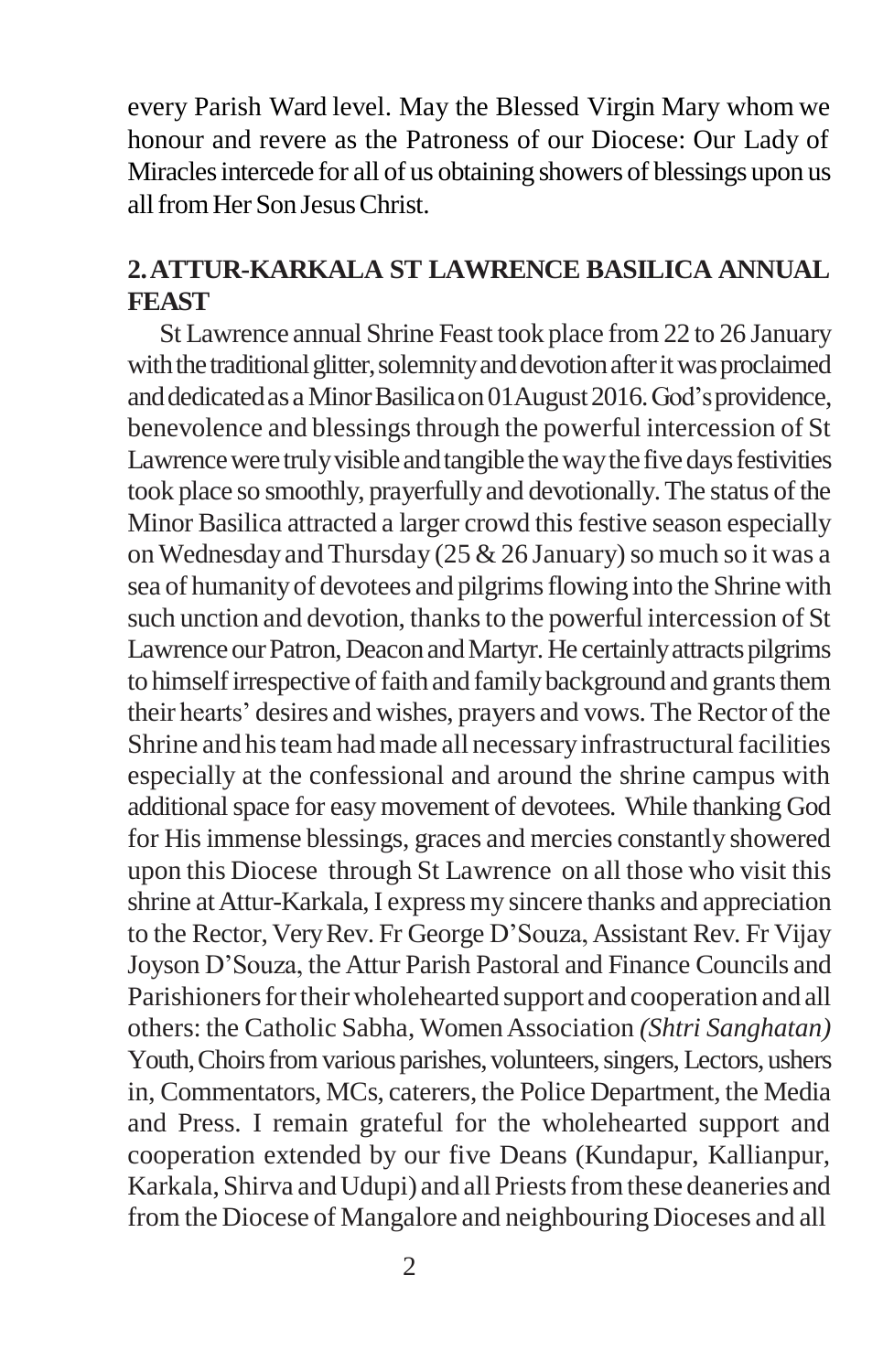Religious Priests for their ministry at the confessional and every assistance to the celebration of the five days' festivities. May St Lawrence continue to guide and inspire us all to minister his devotees and pilgrims knocking at his Shrine throughout the yearin season and out of season for peace, solace, mercy and reconciliation.

### **3. DAYS IN DIOCESE(DID)**

In view of the National Youth Convention which took place in St Joseph'sEngineeringCollege at Vamanjoor,Mangalore from 18 to 22 January 2017, Days in Diocese (DID) programme was held in our Diocese from 14 to 17 January 2017 in which 365 youth (boys and girls) from 34 Dioceses in India took part. Over 24 parishes came forward to accommodate these youngsters in their homes to allow them to have a firsthand experience of our hospitality, prayer life, culture and tradition to share it with their counterparts back home and in their respective diocese. The responsewas overwhelming, generosityof hospitality from families where they stayed wastruly generous and genuine and organization of it was meticulous, unique and memorable. In their review, the youngsters were all praises in the superlative for the wayDID was conducted in the Diocese of Udupi. Its credit, honour and joy go to Rev. Fr Edwin D'Souza the Diocesan Youth Director and his excellent Team.I on my part express my sincere thanksto Fr Edwin and his team and pray God for His abundant blessings for this selfless and dedicated ministry for and amidst the youth.

#### **4. DAYOFCONSECRATED LIFE**

02 February every year is set aside as a day of consecrated life. "Life consecrated through profession of the evangelical counselsis a stable form of living, in which the faithful follow Christ more closely under the action of the Holy Spirit, and are totally dedicated to God, who is supremely loved. By a new and special title they are dedicated to seek the perfection of charity in the service of God's Kingdom, for the honour of God, the building up of theChurch and the salvation of the world. Theyare a splendid sign in the Church, asthey foretell the heavenly glory" (Can. 573). The Code beautifully summarizes the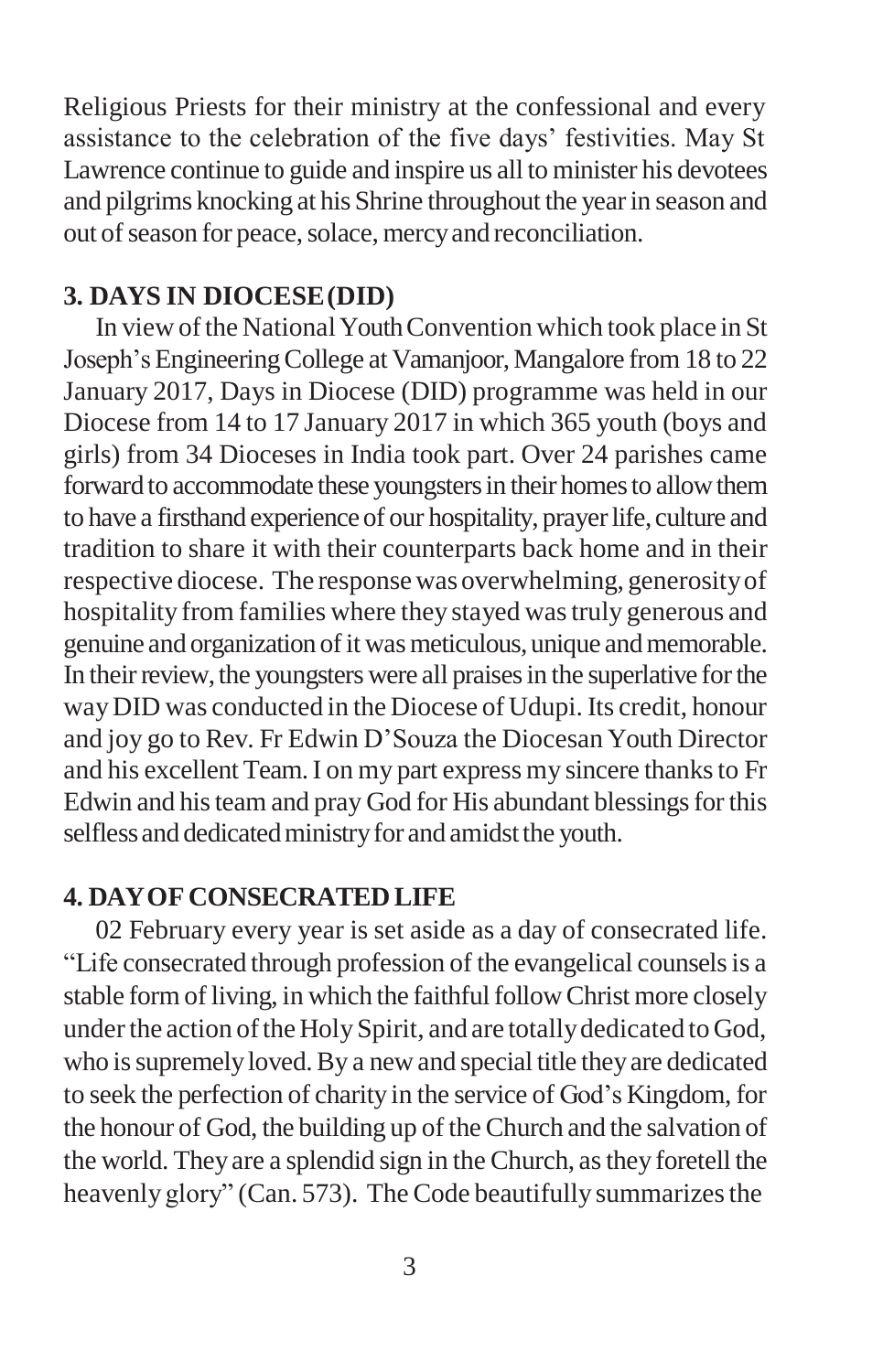vocation, role and place of the religious men and women in the Church and we must join all religious especially those communities who have chosen this Diocese to live their Charism and serve it through their respective apostolate, praising God and thanking Him for calling men and women to follow Him closely in a life consecrated to Him in the Church. We wish all religious men and women in our Diocese on this dayset aside forthem with the assurance of our good will and prayers and appreciation for their support and apostolate.

#### **5.TWENTY-FIFTHWORLD DAYOFTHE SICK2017**

On 11 February 2017 the Twenty-fifth World Day of the Sick will be celebrated throughout theChurch and in a special wayat Lourdes. The theme of this year's celebration is: *Amazement at what God has accomplished: The Almighty has done great things for me..." (Lk 1:49*). Pope Francis quoting Pope St John Paul II in his message says that 'this Day is an opportunity to reflect in particular on the needs of the sickand,more generally,of allthosewhosuffer.Itisalsoanoccasion for those who generously assist the sick, beginning with family members, health workers and volunteers, to give thanks for their God-given vocation of accompanying our infirm brothers and sisters. This celebration likewise gives the Church renewed spiritual energy for carrying out ever more fully that fundamental part of her mission which includes serving the poor, the infirm, the suffering, the outcast and the marginalized'. Let us offer our prayerful support and encouragement to physicians, nurses, volunteers, family members and all those consecrated men and women committed to serving the sick and those in need. I request you dear Rev. Fathers to announce the importance of this day of the sick to be kept up on 11 February 2017 and to offer special prayers for them and those who so very generously assist them. May our families who take loving care of the sick and the elderly be blessed and rewarded for their generous and selfless service to the sick and the suffering shall be our earnest prayerful support to all of them.

#### **6. HOLY CHILDHOODDAY**

Good many parishes have established Missionary Children's Association which is quite encouraging. February 12 will be celebrated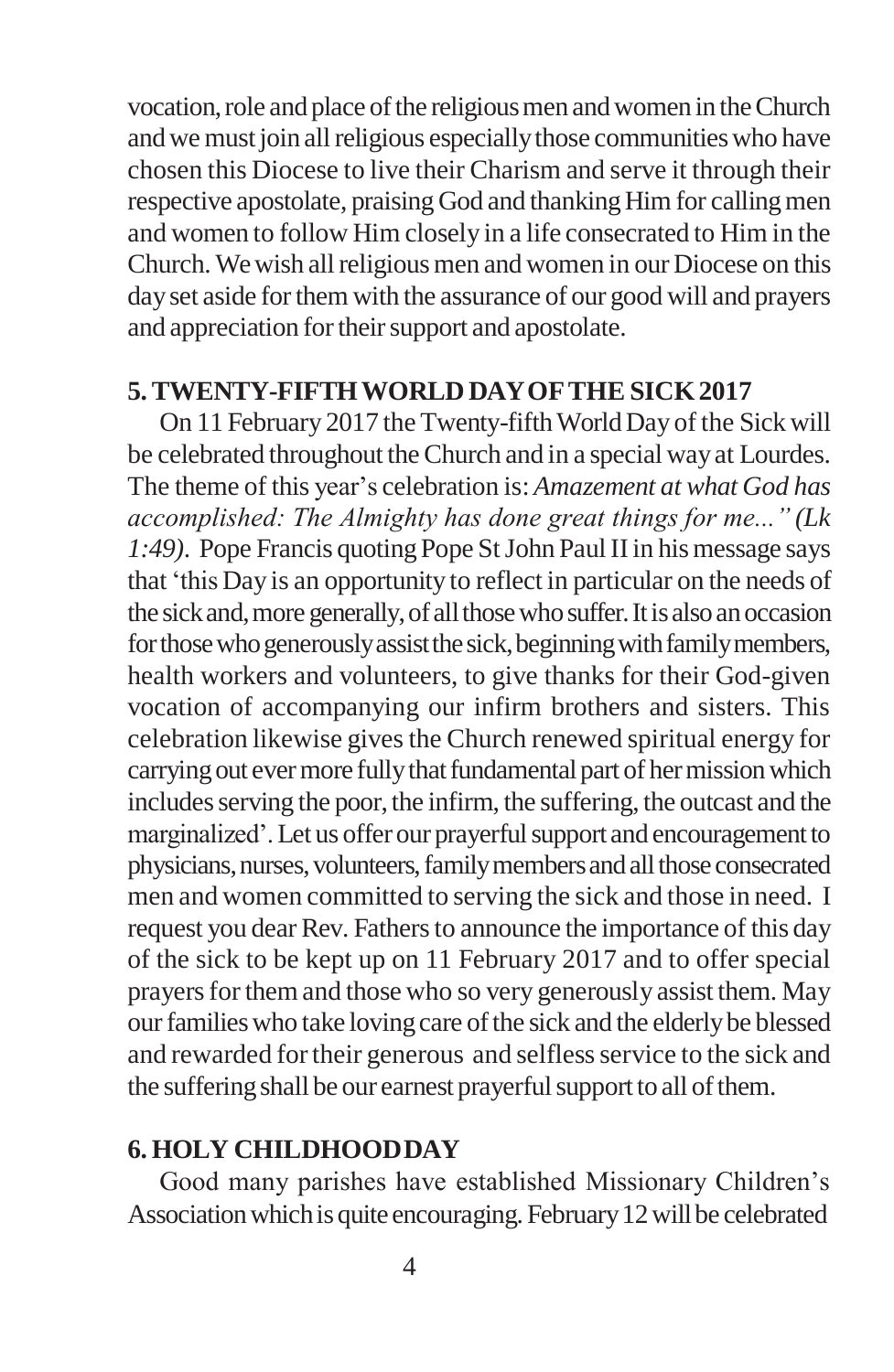as the Missionary Holy Childhood Day (Sunday) world over. Children would be quite enthusiastic to celebrate this day and hence special attention must be paid to keep up this dayby preparing them well in advance to explain the purpose and importance of this part of the Pontifical Mission Society and what children could do and contribute to work for the missions. I request you dear Fathers to hold also a very meaningful liturgical celebration for them on 12 February 2017.

#### **7. SEASONOFLENT**

The Ash Wednesday this year will be celebrated on 01 March which will therefore mark the beginning of the holy season of Lent. By the time the Vox Nostra for March will reach you, you would have already entered into the season of Lent and therefore I take this occasion to wish all of you dear Rev. Fathers, Brothers and Sisters a holy and prayerful season of lent. Our faithful do enter this season with great devotion, reverence and faith which is very heartening to note. Penance, self denial and sacrifices have been spontaneous and faithful come together for the weekly Way of the Cross with joy and enthusiasm. In some churches even daily Way of the Cross is being conducted before the Mass. I exhort Parish Priests to continue to organize the usual para-liturgical devotionsin vogue during Lent and promote those like daily Way of the Cross and reading of the Passion Narrative, its reflection and meditation in families uniting themselves to the suffering, passion and death of our Lord Jesus Christ. All external pomp and celebrations may be toned down and acts of penance, fast and abstinence may be announced as indicated in the *Ordo* on page 35.

#### **8. LENTEN CAMPAIGN**

The Diocesan Commission for Social Development- SAMPADA has come forward to raise funds for Housing Project through Lenten Campaign. The Council of Priests in its meeting held on 20 January 2017 has given its recommendation to this project. I am pleased to approve it with an appeal to support SAMPADAwhich will launch it in all Parishes, Institutions and among religious communities during Lent. Please promote this noble cause of helping the needyand deserving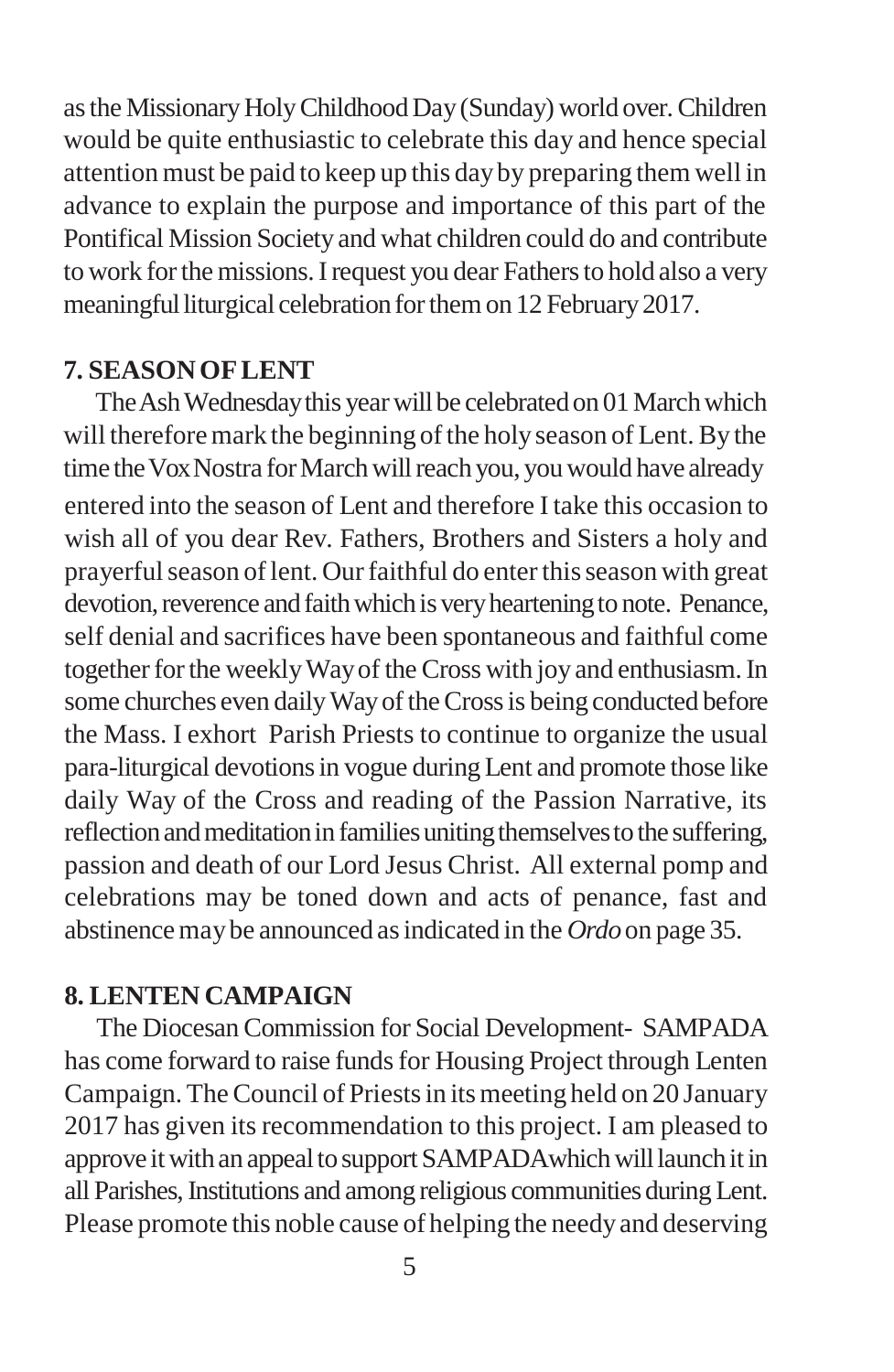families which will approach the Diocese for house repairs, renovation works and perhaps even construction of houses so that our determination to reach out to those among our faithful who are in need of helpmay benefit from it and MISSION 2025 objective may be fulfilled. I thank you dear Rev. Fathers and the religious Communities for your support in the past years towards the SAMPADA Lenten Campaign and look forward to it this time with greater zeal and enthusiasm.

## **9. ANNUALBUDGET2017-18**

Soon the financial year will be over and before the new one will begin, it is just and meaningful that the annual Budget is in place in order to plan and carryoutfinancial expenditure as projected and approved. I request you to prepare the Budget for 2017-18 as per Diocesan Finance Manual already provided to you and having placed it before the PFC for its approval, send it over to my office by the end of February 2017 for approval. Please be convinced of its need and usefulness so that the projected income and expenditure becomes a guide in achieving/reaching targets set for income generation and limit expenditure as per amount sanctioned and approved.

## **10. DIOCESAN PASTORAL COUNCIL(DPC)**

I have yet to receive names of members from our Deaneries. Deans of five deaneries who have not yet sent names of those Priests and lay representatives*(Sainyojaks*from every Parish) from your deaneries are hereby requested to go through pages 64 to 66 of the Constitution about membership to DPC and to send names of those who are eligible as per nos. 6.4.4.1 and 6.4.4.2 in theConstitution from the Parish and Deanery level to me by 15 February 2017.

# **11. TRAINING FOR PPC SECRETARIES AND VICE PRESIDENTS**

Training for Secretaries and Vice Presidents of Parish Pastoral Councils(PPCs) of all Parishes will be held in the Bishop's House at Udupi on 24 February 2017. For Secretaries, the training programme will be from 09.30 am to 01.00 pm and for Vice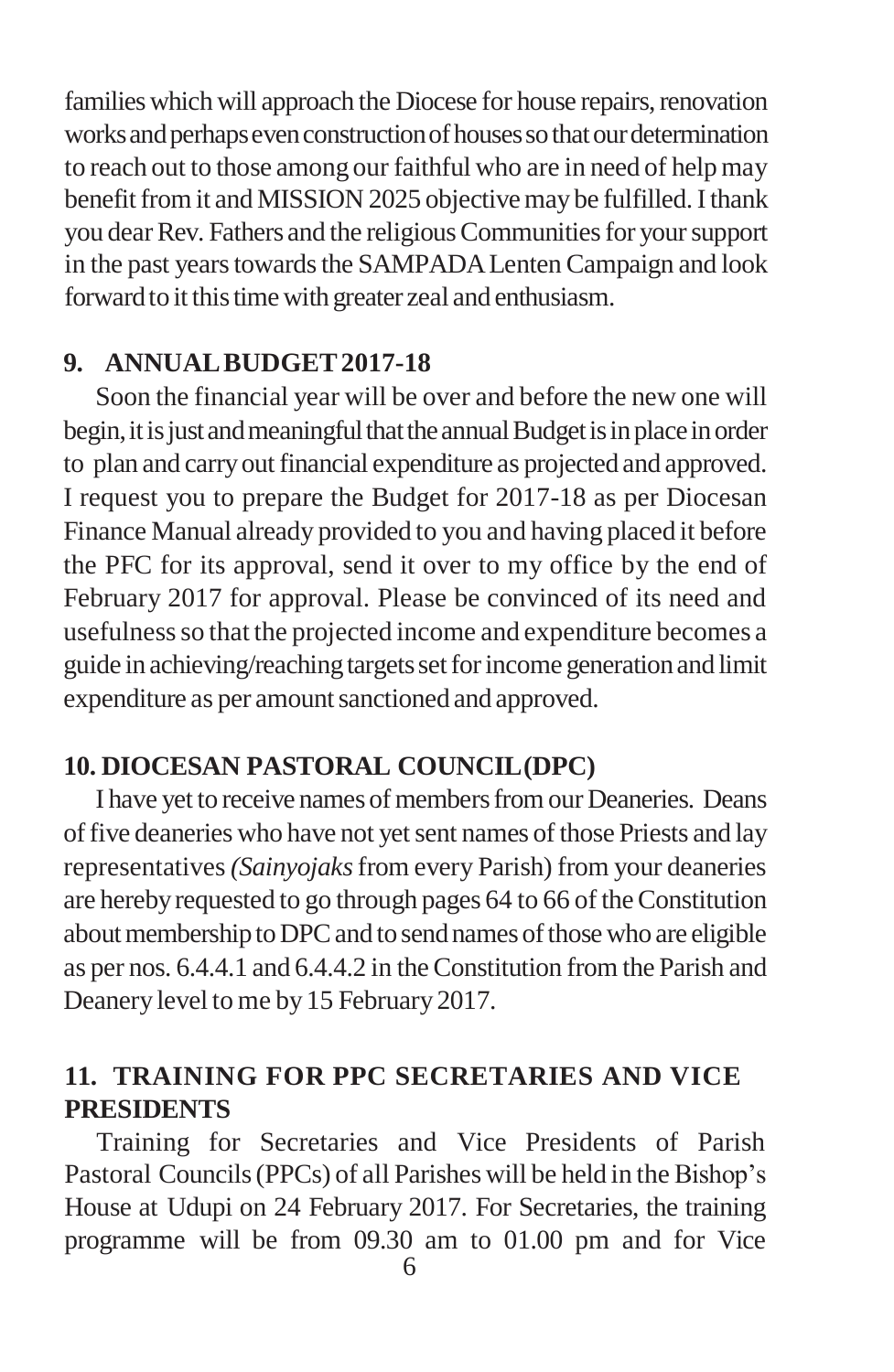Presidents, it will be from 02.30 pm to 05.00 pm. I hereby request the Parish Priests to inform your PPC Secretary and Vice President about the date and time of this training programme and to attend the same without fail.

# **12. NEWBISHOPFORMYSOREDIOCESE**

Holy Father Pope Francis has appointed Rev. Fr K.A. William, a priest of the Diocese of Mysore asthe new Bishop of Mysore. The announcement was made on 25 January 2017 by the former Bishop of Mysore Thomas A. Vazhapilly at 04.30 pm in Mysore Bishop's House. We congratulate the Bishop-Elect K.A. William with an assurance of our prayers, goodwill and good wishes for the Episcopal ministry awaiting him in the Diocese of Mysore.

# **13. IMPORTANT DAYSTO MARK IN THE CALENDAR**

- A. Council of Priests' Meeting in 2017: 07 June; 18 September & 20November.
- B. Diocesan Pastoral Council Meeting in 2017: 09 March, 26 June & 05 October.
- C. Clergy annual Retreat 09 July eve. To 14 July noon 2017.
- D. Ordination of Deacons: 04 May 2017 in Udyavar Church at 03.30 pm
- E. Religious Superiors' Meeting: 02 April & 17 December 2017.
- F. Chrism Mass 06April 2017.

IinvokeGod'splentiful blessingsupon you all andwish you a holy season of Lent filled with God's benevolence, mercy and grace.<br>  $+$   $\sqrt{\mathcal{C}b\mathcal{C}}$ 

 $+$  Gerald I. Lobo **Bishop of Udupi**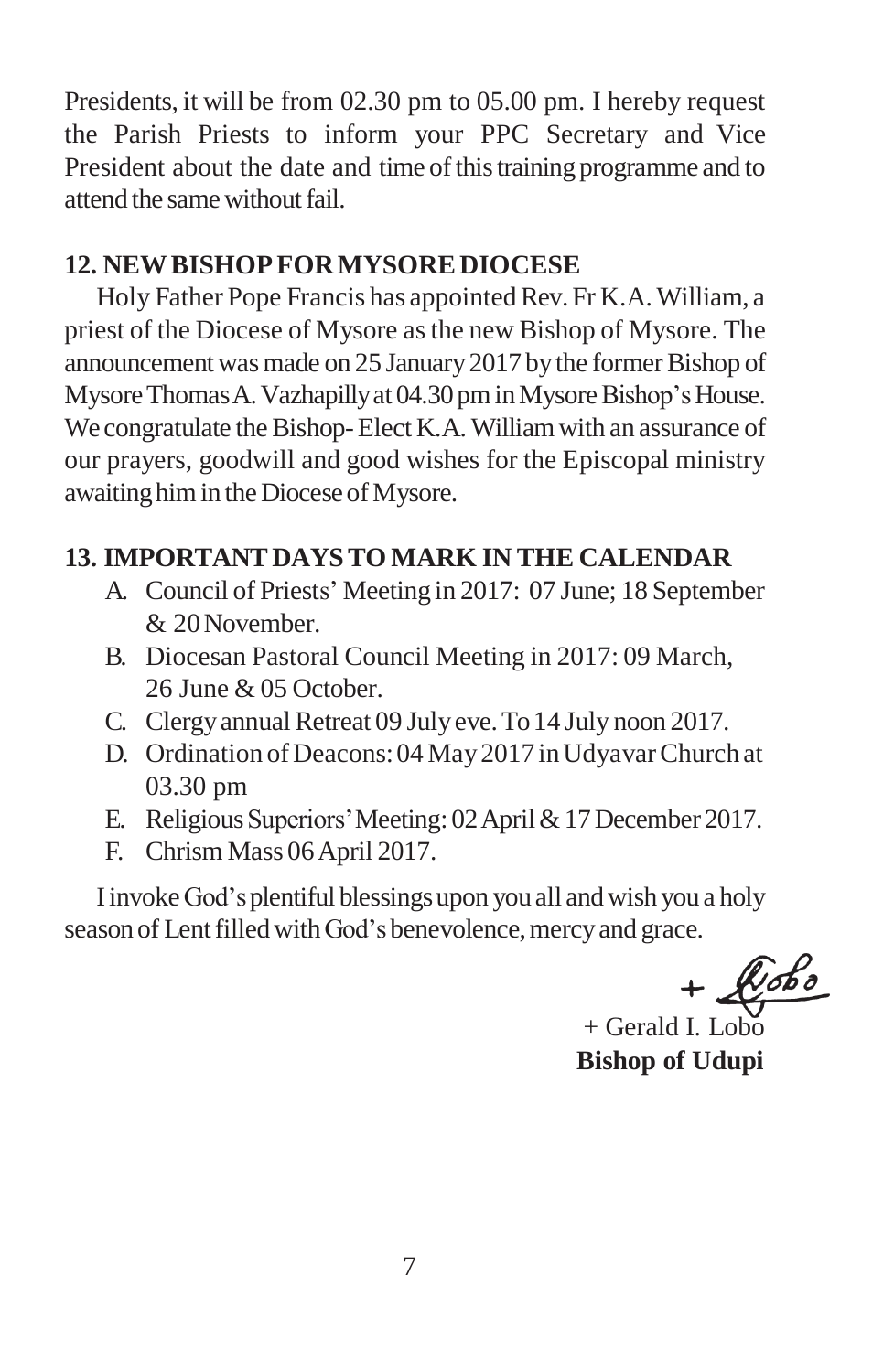# **CESU**

- **1.** I am happy to inform you that CBCICommission for Education and Culture has declared the following four Institutions under CESU **"The Pride of the Catholic Church"**
	- (i) St Joseph's High School, Belman
	- (ii) StMary'sEnglishmediumSchool,Udupi
	- (iii) St Mary'sCollege, Shirva
	- (iv) MilagresCollege,Kallianpur

**What it means:** From the information we had furnished, the Commission for Education and Culture has come to the conclusion that these four Institutions conform to the*AllIndia Catholic Education Policy issued by CBCIin 2007.*

Hearty Congratulations to the Correspondents, Heads of the Institutions, Staff and Students of these Institutions. Wehave received certificates from CBCI office Delhi for other Schools/PU Colleges under CESU. The Correspondents may collect them from CESUoffice.

- 2 A one day Training Programme was held for the Correspondents and Heads of High Schools, PU Colleges and Degree Colleges under CESU on Monday,  $16<sup>th</sup>$  of January 2017. Following topics were addressed during the Training Programme:
	- (i) POCSOAct Its content and implications
	- $(ii)$  Matters relating to PF, ESI and Gratuity

(iii) Qualitiesof a goodEducator….CommandmentsforTeachers Fr Eugene Lobo SJ, The Secretary, KRCE and Mr Vincent Consessao, Rtd Asst Labour Commissioner and Advocate were the resource persons.Theymade the sessionstruly educative and interesting through ppt presentation and video clippings.Atotal of 7 Correspondents (out of 15) and 31 Heads of the Institutions participated and benefitted from this Training Programme. We thank all those who attended this training Programme.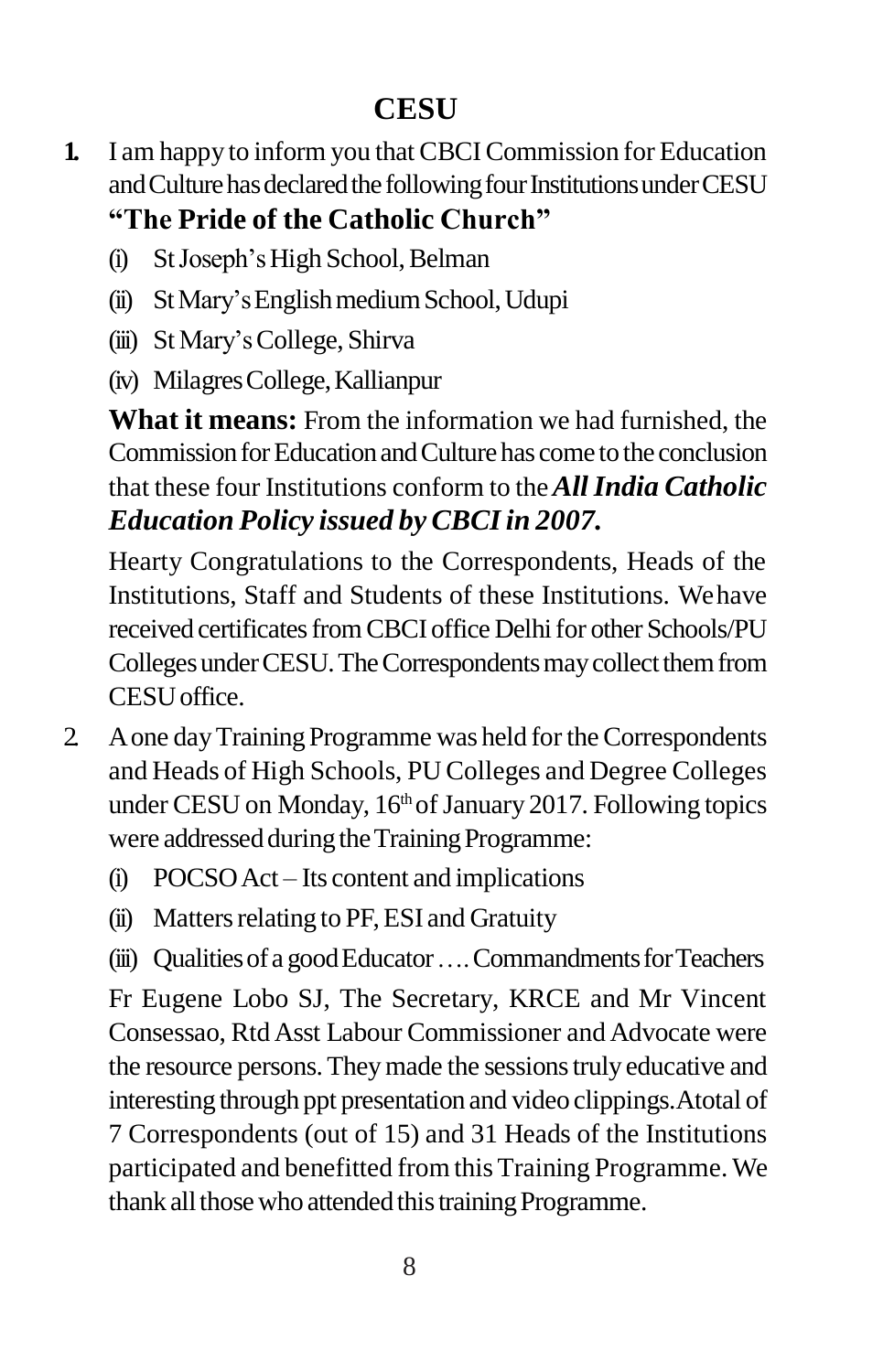3. **A study session** on **"How to prepare a budget and present it**" for the Correspondents and the office staff who maintain accounts was held on Monday 30, January 2017 from10 a.mto1.00p.m.MrRudolphRodriguesCAandhisstaff

conducted this session. We are grateful to them.

The Correspondents of the Colleges, PU Colleges and unaided High Schools are requested to prepare budget for 2017-18 on the basis of the actual figures for 9 months (from April 2016 to December 2016) and send them to the office of CESU.Thank you.

## **Rev. Fr Lawrence D'Souza**

**Secretary**

# **DIVYAJYOTHI**

# **Programs in February 2017**

| 6 Feb      | - Lectio Divina training at Shirva parish                                     |
|------------|-------------------------------------------------------------------------------|
| $6-11$ Feb | - Visit to Shirva Deanery parishes – Lectio Divina<br>action plan             |
| 11 Feb     | - Lectio Divina training for CRI, Udupi Diocese                               |
| 13-18 Feb  | - Visit to Kundapur Deanery parishes - Lectio<br>Divina action plan           |
| 14 Feb     | - Lectio Divina session at Pethri Church                                      |
|            | 20-25 Feb - Visit to Kallianpur Deanery parishes-Lectio<br>Divina action plan |
| 25 Feb     | - Felicitation of schoolwise Toppers in Catechism in                          |
| $X26$ Feb  | - Meeting of Conveners of Biblical Commission at                              |
| Udupi      |                                                                               |
|            |                                                                               |

Mangalore Diocese.

1. IrequestyoutokindlypromoteLectioDivina in yourparishes and encourage the parishioners to read the authentic Catholic Bible.

## **Fr Stephen D'Souza Director**